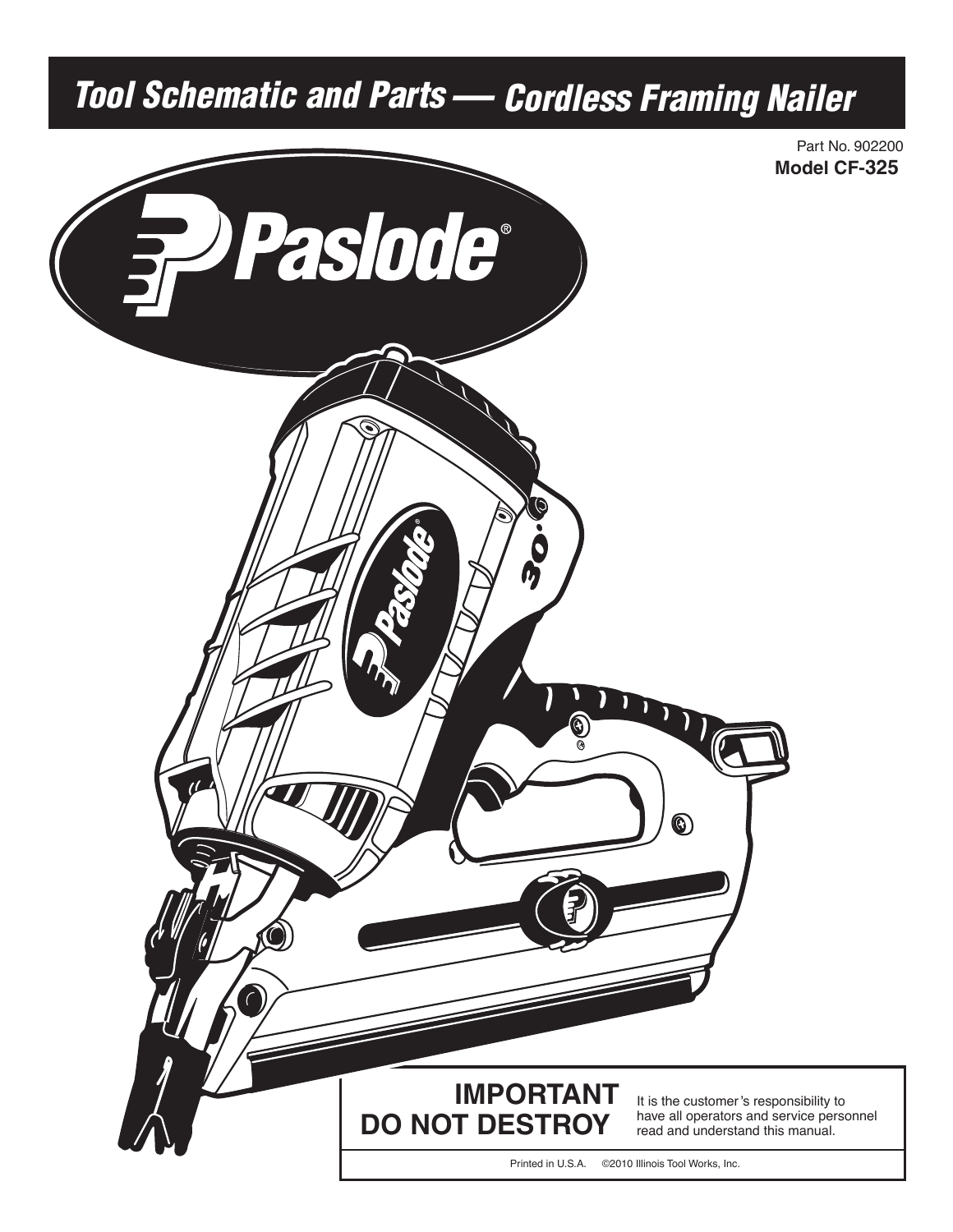## **PARTS LEGEND Paslode CORDLESS FRAMING NAILER, 902200**

| 1                  | 902207 1           | Grill                                            | 52                  | 404419 1 | <b>Bumper</b>                                  |
|--------------------|--------------------|--------------------------------------------------|---------------------|----------|------------------------------------------------|
| $\overline{2}$     | 900315 1           | Filter                                           | 53                  | 902239 1 | Spring                                         |
| 3                  |                    | 900469 1 Fan Motor Assembly                      | 54                  | 900934 2 | Steel Ring, Sleeve                             |
|                    |                    | (Includes PC board, washer, flat retaining ring, | 55                  | 901204 1 | Sleeve Assembly, includes rings                |
|                    |                    | motor mount, and retaining ring (curved)         | 56                  |          | 404464 2 Rubber Stop                           |
| 4                  |                    | 900300 1 Retaining Ring (flat)                   | 57                  | 404424 1 | <b>Reed Valve</b>                              |
| 6                  | 900470 1           | <b>Motor Mount</b>                               | 58                  | 404422 1 | Muffler                                        |
| 7                  | 401355 1           | Retaining Ring (curved)                          | 59                  | 404423 1 | Muffler Cover                                  |
| 8                  | 901063 4           | Shoulder Screw 10-24 x 1-1/2                     | 60                  | 902227 1 | <b>Utility Hook Button</b>                     |
| 9<br>$\rightarrow$ | 904517 1           | <b>Fuel Barb</b>                                 | 61                  |          | 900596 6 Screw Thread Forming Sems 8-32 x 7/16 |
| 10                 | 401356 1           | <b>Motor Sleeve</b>                              | 62                  | 403816 2 | Socket Head Capscrew 10-24 x 1-1/8             |
| 11                 | 900286 1           | Spark Plug Assembly, includes O-Ring             | 63                  | 404445 2 | Bushing, Shear Block                           |
| 12                 | 902215 1 Fuel Tube |                                                  | 64                  | 902223 1 | Wear Plate, Nose                               |
| 13                 | 404453 1           | Bracket, Cylinder Head                           | 65                  | 901249 1 | <b>Upper Probe</b>                             |
| 14                 | 902210 1           | <b>Fuel Dosing Lever</b>                         | 66                  | 902225 1 | Lower Probe                                    |
| 15                 | 902209 1           | Fuel Door                                        | 67                  |          | 900592 2 S.H.C.S. Sems 10-32 x 1/2             |
| 16                 | 902230 1           | Pin. Fuel Door                                   | 68                  | 401380 1 | Tie Bar                                        |
| 17                 | 902235 1           | Retaining Ring, Fuel Door                        | 69                  |          | 902211 1 Fuel Pivot Arm                        |
| 18                 | 902221 1           | <b>Cylinder Head</b>                             | 70                  | 902203 1 | <b>Housing Assembly</b>                        |
| 19                 | 900935 2 Seal Ring |                                                  | 71                  | 902237 1 | <b>Utility Hook</b>                            |
| 20                 | 403167 1           | Fan Blade Assembly                               | 72                  | 902234 2 | Label                                          |
| 21                 | 900474 1           | <b>Spark Unit Assembly</b>                       | 73                  | 902240 1 | Retainer Ring, Sleeve                          |
| 22                 | 900475 1           | <b>Molded Circuit Assembly</b>                   | $\blacktriangle$ 74 | 900593 3 | S.H.C.S. Sems 10-24 x 5/8                      |
| 23                 |                    | 900478 1 Spark Plug Assembly Wire                | 75                  | 403985 1 | Follower                                       |
| 24                 | 900231 1           | Clip, Wire Spark Plug                            | 76                  | 901415 1 | Follower Bushing Spring Assembly               |
| $\blacksquare$ 25  |                    | 403987 2 Screw Thread Forming 6-32 x 1/4         | 77                  | 901202 1 | <b>Retaining Ring</b>                          |
| 26                 | 902226 1           | Handle Assembly Kit - Right & Left               | 78                  | 403986 1 | Spring Pin                                     |
| 27                 |                    | 404448 1 Roller Lever Assembly                   | 79                  | 902204 1 | <b>Follower Guide</b>                          |
| 29                 |                    | 404702 2 Screw Thread Forming 6 x 3/8            | 80                  |          | 902205 1 Follower Button                       |
| 30                 | 404436 1           | Nail Channel                                     | 81                  | 404457 1 | Spring                                         |
| 31                 | 404441 1           | Cover Plate Magazine                             | 82                  |          | 404922 2 Pad, Battery Contact                  |
| 32                 | 901222 2           | Shoulder Screw 10-32 x 1/2                       | 83                  | 401450 3 | Foam Pad                                       |
| 33                 | 902206 1           | Cap                                              | 85                  | 901240 1 | Probe Release                                  |
| 34                 | 404412 1           | Wear Plate, Chamber Lock                         | 86                  | 404426 1 | <b>Exhaust Baffle</b>                          |
| 35                 | 900453 4           | Screw Plastite 8-16 x 7/8                        | 87                  | 404425 1 | <b>Reed Plate</b>                              |
| 36                 | 900508 1           | <b>Warning Label</b>                             | $\blacksquare$ 88   | 900969 4 | Torx Screw 8-32 x 5/8                          |
| 37                 | 902220 1           | <b>Magazine Channel</b>                          | 89                  | 900481 1 | O-Ring                                         |
| ■ 38               | 900594 4           | S.H.C.S. Sems 8 - 32 x 1/2                       | **90                | 900497 1 | <b>Warning Label</b>                           |
| 39                 | 901241 1           | Stop, Cage                                       | 91                  | 902222 1 | <b>Combustion Chamber Ring</b>                 |
| 40                 | 404451 1           | Lockout Bar, Follower                            | 92                  | 404407 1 | <b>Combustion Chamber</b>                      |
| 41                 | 902219 1           | <b>Shear Block</b>                               | 93                  | 900595 2 | Torx Screw Sems 8-32 x 3/8                     |
| 42                 | 901238 1           | Spring, Flat                                     | 94                  | 902212 1 | <b>Fuel Block</b>                              |
| 44                 | 404435 1           | Trigger                                          | 95                  | 902236 1 | Nameplate                                      |
| 45                 | 900269 1           | Chamber Lock Bar                                 | 96                  | 900427 1 | <b>Light Pipe</b>                              |
| 46                 | 404927 1           | Spring, Trigger                                  | 97                  | 900468 1 | Washer, Motor Shaft                            |
| 47                 | 401328 1           | Retainer ring                                    | 98                  | 404411 2 | Spring                                         |
| 48                 |                    | 401461 2 Piston Ring                             | 99                  | 900546 1 | <b>Brass Insert</b>                            |
| 49                 | 404485 1           | Piston Assembly, includes rings                  | 100                 | 900597 1 | Screw Thread Forming Sems 6-19 x 3/8           |
| 50                 | 902233 1           | <b>Combustion Chamber Assembly</b>               | 101                 | 902238 1 | <b>Utility Hook Spring</b>                     |
| 51                 | 404827 2           | Pin                                              | 102                 | 902213 1 | Pin Fuel Arm Pivot                             |
|                    |                    |                                                  |                     |          |                                                |

\*\* Make sure Warning Labels (#900497,900508) are **SAFETY INSTRUCTIONS** properly affixed. Replace if necessary. Label is available at no

- charge through the Service Department.
- Apply Loctite 242 (Blue) Part No. 093500.  $\blacktriangle$
- $\blacksquare$ Apply Loctite RC-620 (Green) Part No. 401491
- $\rightarrow$ Denotes new change.

## WEAR EYE AND HEARING PROTECTION



Always wear hearing protection and eye protection devices, including side shields when operating or working in the vicinity of a tool.



**All parts must be periodically inspected and replaced if worn or broken. Failure to do this can affect the tool's operation and present a safety hazard**.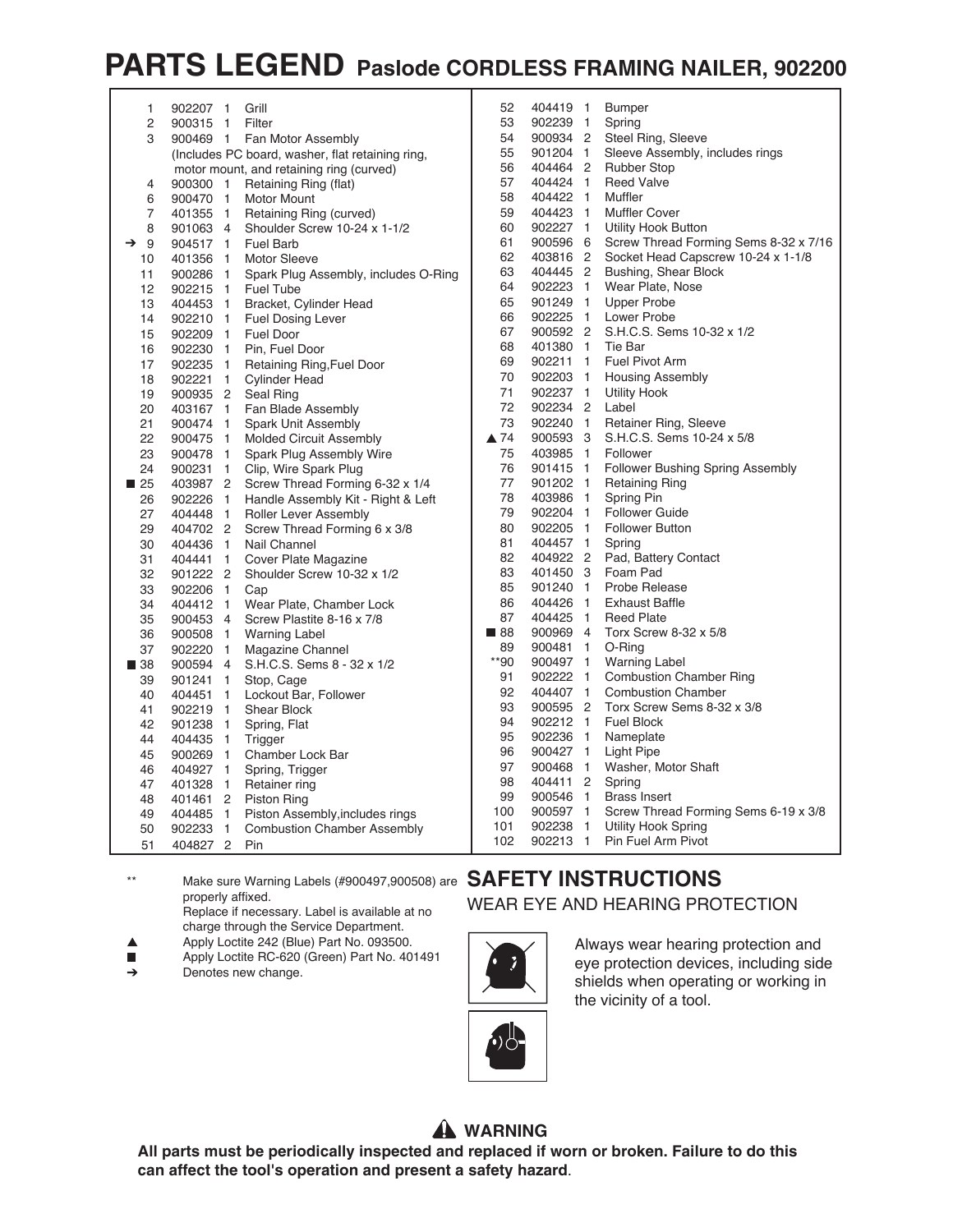